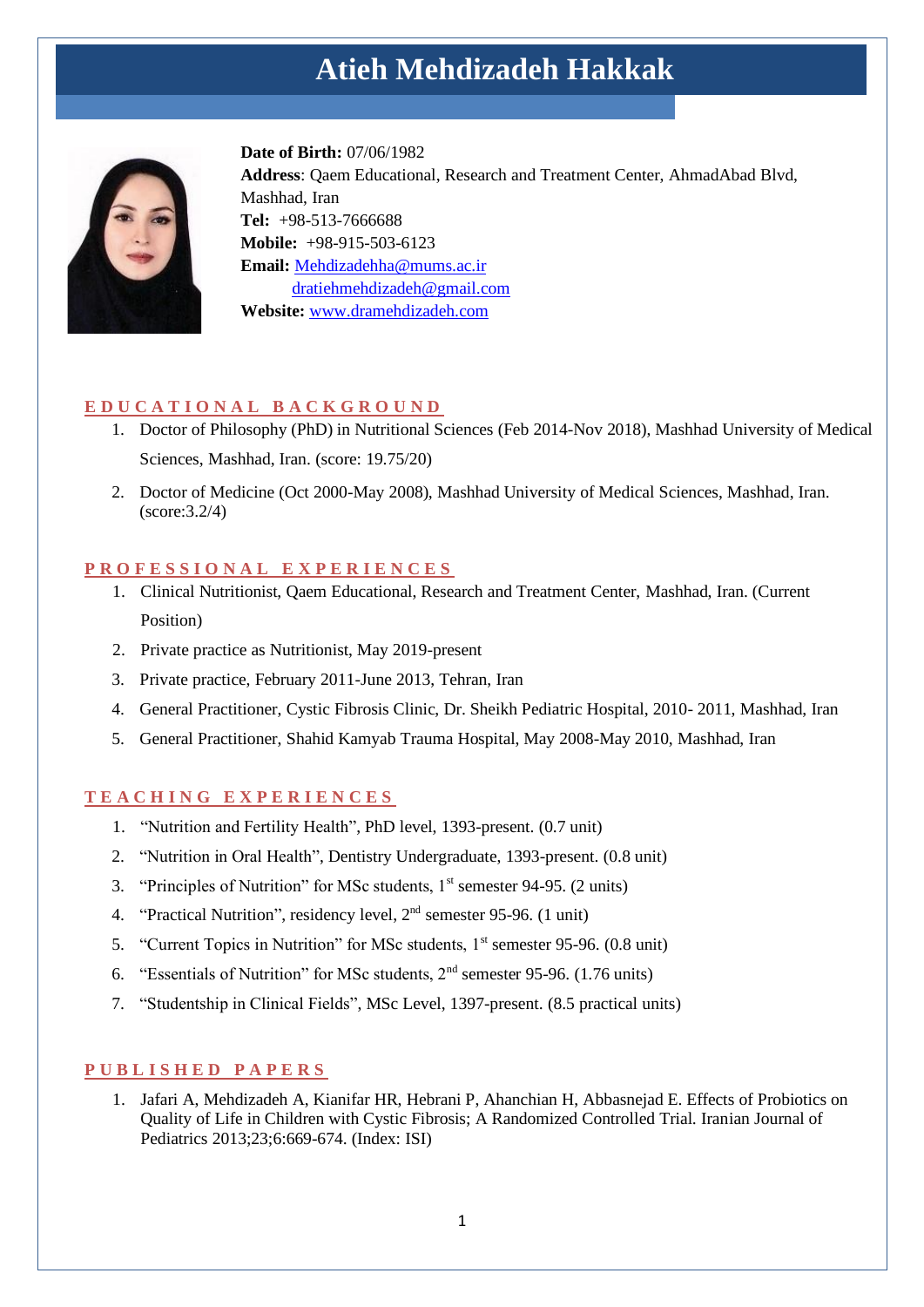- 2. Mehdizadeh A, Keramatipour M, Talebi S, Brook S, Tavakol Afshari J, et al. Analysis of CFTR Gene Mutations in Children with Cystic Fibrosis, First Report from North-East of Iran. Iranian Journal of Basic Medical Sciences 2013;16:8;917-922. (Index: ISI)
- 3. Kianifar H, Fazeli F, Mehdizadeh A. Clinical Profile and Growth Status in Patients with Cystic Fibrosis; a 2-Year Follow up Study. Govaresh 2010;15:1:73-76. (Index: Scopus)
- 4. Nematy M, Mehdizadeh A, Razmpour F. A Review on Nutrition and Skin Aging. Iranian Journal of Dermatology 2015;18: 20-24. (Index: Scopus)
- 5. Kianifar HR, [Hebrani](http://pediatrics.aappublications.org/search?author1=Paria+Hebrani&sortspec=date&submit=Submit) P, Behdani F, [Akhlaghi](http://pediatrics.aappublications.org/search?author1=Saeed+Akhlaghi&sortspec=date&submit=Submit) S, [Dadpour](http://pediatrics.aappublications.org/search?author1=Mohammad+Naser+Dadpour&sortspec=date&submit=Submit) MN[, Mehdizadeh](http://pediatrics.aappublications.org/search?author1=Atieh+H.+Mehdizadeh&sortspec=date&submit=Submit) A. Evaluating Quality of Life and Psychiatric Comorbidity in Children and Adolescents with Constipation (with or without Fecal Incontinence) and Comparison with Healthy Counterparts, Govaresh 2016:21(3):94-199. (Index: Scopus)
- 6. Mazidi M, Rezaie P, Norouzy A, Saeb MH, Mehdizadeh A, Balali S, et al. Investigating the relation between macronutrients intake and anthropometric indices. Mediterranean [Journal of Nutrition and](http://content.iospress.com/journals/mediterranean-journal-of-nutrition-and-metabolism)  [Metabolism](http://content.iospress.com/journals/mediterranean-journal-of-nutrition-and-metabolism) 2015; 8(2):131-138. (Index: Scopus)
- 7. Mohammadi F, Karimi B, Norouzy A, Mehdizadeh A. Comparing the effects of intralipid 10% and 20% on peripheral catheter ablation in pediatric intensive care unit. Iranian Journal of Neonatology 2015;7(1):58-61. (Index: Scopus)
- 8. Kianifar H, Hebrani P, Mehdizadeh A, Fazeli F. Evaluating the Effects of Omega-3 on Quality Of Life in Children with Cystic Fibrosis. Govaresh 2010;15:3:239-242. (Index: SID, Iranmedex, Magiran)
- 9. Boskabadi H, Mehdizadeh A, Alboumiri Z. Effect of the Number of Ramadan Fasting Days on Maternal and Neonatal Outcomes. Journal of Fasting and Health 2014; 2(2): 84-89. (Index: ISC)
- 10. Nematy M, Mehdizadeh A, Saeb MH, Norouzy A, Khajedaloui M, Mazidi M. Assessing serum concentration of zinc among disadvantaged young females under cover of a relief foundation. Journal of Nutritional Sciences and Dietetics 2015;1(4). (Index: SID, Iranmedex, Magiran)
- 11. Kianifar H, Hebrani P, Mehdizadeh A, et al. Study the Effects of Omega-3 on Growth Indicators and Quality of Life in Children with Cystic Fibrosis. Child: care, health and development 36(S1),65. (Abstract, Index: ISI)
- 12. Kianifar HR, Keramatipour M, Mehdizadeh A, et al. Determining the Frequency of Fifteen Mutations of CFTR Gene in Patients with Cystic Fibrosis Referred to Dr. Sheikh Hospital CF Clinic. Acta Pediatrica,100 (S463),80. (Abstract, Index: ISI)
- 13. Kianifar HR[, Hebrani](http://pediatrics.aappublications.org/search?author1=Paria+Hebrani&sortspec=date&submit=Submit) P, Behdani F, [Akhlaghi](http://pediatrics.aappublications.org/search?author1=Saeed+Akhlaghi&sortspec=date&submit=Submit) S, [Dadpour](http://pediatrics.aappublications.org/search?author1=Mohammad+Naser+Dadpour&sortspec=date&submit=Submit) MN, [Mehdizadeh](http://pediatrics.aappublications.org/search?author1=Atieh+H.+Mehdizadeh&sortspec=date&submit=Submit) A. Evaluating Quality of Life and Psychiatric Comorbidity in Children and Adolescents with Constipation (with or without Fecal Incontinence) and Comparison with Healthy Counterparts. Pediatrics 2015;135(S1):pS15. (Abstract, Index:ISI)
- 14. Zarei-Shargh P, Youzbashian E, Mehdizadeh A, Imani B, Khademi G. Impact of nutrition support team on postoperative nutritional status and clinical outcome in pediatric patients with congenital gastrointestinal anomalies. Clinical Nutrition 2016;35(S1):S50. (Abstract, Index: PubMed)
- 15. Nematy M, Norouzy A, Mehdizadeh A. The 17<sup>th</sup> Congress of Parenteral and Enteral Nutrition Society of Asia (PENSA) and the First Symposium on Fasting and Health,  $6<sup>th</sup> - 8<sup>th</sup>$  December 2016, Tehran, Iran. Journal of Fasting and Health 2016;4(1):38. (Index: ISC)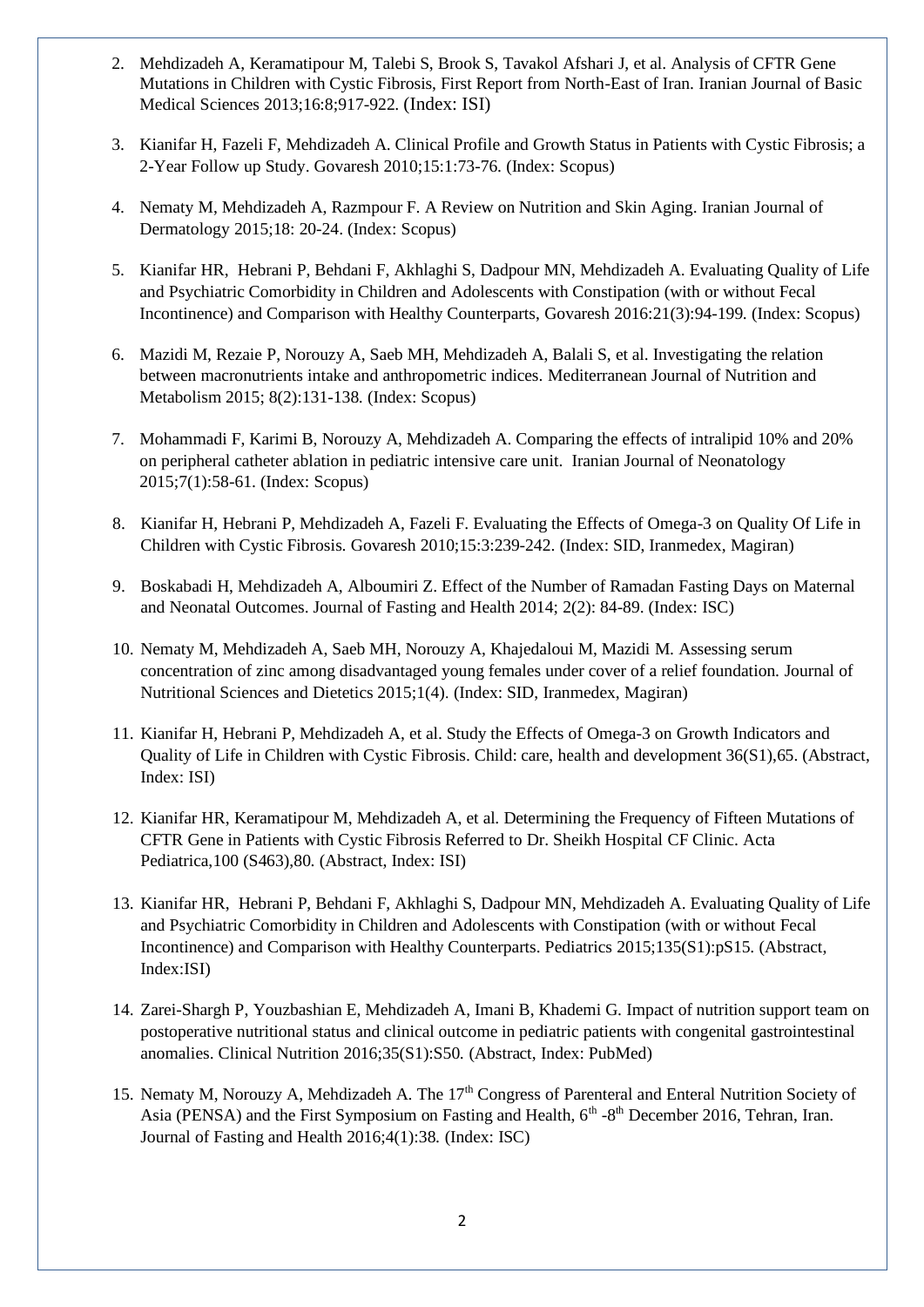- 16. Nematy M, Mehdizadeh A. Introducing the Practical Guideline for Diabetes and Ramadan, Developed by International Diabetes Federation in Collaboration with Diabetes and Ramadan International Alliance, 2016. Journal of Fasting and Health 2016;4(3):95-96. (Index: ISC)
- 17. Zarei-Shargh P, Mehdizadeh A, Bagherniya M, Jarahi L, Mousavi Z, Safarian M. Adherence to Hypoglycemic Medication among Insulin-Treated Patients with Type 2 Diabetes. Iranian Journal of Medical Sciences 2017;42(4):420-21. (Index: PubMed)
- 18. Keshavarz P, Nobakht F, Mirhafez R, Nematy M, Aziminezhad M, Ayati S, Esmaily H, Pourali L, Mehdizadeh A., et al. Alterations in Lipid Profile, Zinc and Copper Levels and Superoxide Dismutase Activities in Normal Pregnancy and Preeclampsia. The American Journal of the Medical Sciences 2017;353(6):552-58. (Index: PubMed)
- 19. Amiri-Moghadam Sh, Nematy M, Eghtesadi Sh, Khalili M, Mojarrad M, Jazayeri Sh, Vosooghinia H, Khosravi A, Salehi M, Beheshti-Namdar A, Mehdizadeh A. Effects of L-carnitine supplementation on body composition in patients with nonalcoholic steatohepatitis (NASH). Clinical Nutrition 2017;36(S1):76. (Abstract, Index: PubMed)
- 20. Ahmadi F, Nematy M, Shafiee M, Norouzy A, Taefi M, Esmaeili H, Arabi M, Hashemi M, Mehdizadeh A. Plasma n-3 polyunsaturated fatty acids are associated with both overall and abdominal obesity in Iranian adults. Journal of Experimental Food Chemistry 2017:3:2(S):103. (Abstract)
- 21. Mehdizadeh A, Nematy M, Ghayour-Mobarhan M, Khadem-Rezaiyan M, Sardar MA, Leis A, et al. A Customized Intervention Program Aiming at Improving Healthy Eating and Physical Activity among Preschool Children: Iran Healthy Start Study Protocol. JMIR Res Protoc 2018;7(12):e11329. (PubMed, IF:4.671)
- 22. Khademi Gh, Imani B, Mehdizadeh A. Assessment, Intervention and Monitoring: Stepwise Nutritional Management in Pediatric Intensive Care Unit. Journal of Comprehensive Pediatrics 2019;10(1):e66474. (Index: Scopus)
- 23. [Mehdizadeh A,](https://www.ncbi.nlm.nih.gov/pubmed/?term=Mehdizadeh%20A%5BAuthor%5D&cauthor=true&cauthor_uid=30414753) [Shafiee M,](https://www.ncbi.nlm.nih.gov/pubmed/?term=Shafiee%20M%5BAuthor%5D&cauthor=true&cauthor_uid=30414753) [Khadem-Rezaiyan M,](https://www.ncbi.nlm.nih.gov/pubmed/?term=Khadem-Rezaiyan%20M%5BAuthor%5D&cauthor=true&cauthor_uid=30414753) [Sardar MA,](https://www.ncbi.nlm.nih.gov/pubmed/?term=Sardar%20MA%5BAuthor%5D&cauthor=true&cauthor_uid=30414753) [Vatanparast H,](https://www.ncbi.nlm.nih.gov/pubmed/?term=Vatanparast%20H%5BAuthor%5D&cauthor=true&cauthor_uid=30414753) [Rose E,](https://www.ncbi.nlm.nih.gov/pubmed/?term=Rose%20E%5BAuthor%5D&cauthor=true&cauthor_uid=30414753) [Rajabzadeh](https://www.ncbi.nlm.nih.gov/pubmed/?term=Rajabzadeh%20M%5BAuthor%5D&cauthor=true&cauthor_uid=30414753)  [M,](https://www.ncbi.nlm.nih.gov/pubmed/?term=Rajabzadeh%20M%5BAuthor%5D&cauthor=true&cauthor_uid=30414753) [Nematy M.](https://www.ncbi.nlm.nih.gov/pubmed/?term=Nematy%20M%5BAuthor%5D&cauthor=true&cauthor_uid=30414753) Evidence for the validity of the children's attraction to physical activity (CAPA) scale in Iranian preschool children. [Journal of](https://www.ncbi.nlm.nih.gov/pubmed/30414753) Pediatric Nursing 2019;44:e52-e57. (PubMed, IF:1.56)
- 24. [Mehdizadeh A,](javascript:void(0);) Nematy M, [Khadem-Rezaiyan](javascript:void(0);) M, [Norouzy](javascript:void(0);) A, Sardar MA, [Vatanparast](javascript:void(0);) H. Implementing and Pilot Testing of a Customized Intervention to Increase Physical Activity and Healthy Eating Among Preschool Children: A Randomized Controlled Trial. Clinical Nutrition 2019;38(S1):51. (Abstract, Index: PubMed)
- 25. [Mehdizadeh A,](https://www.ncbi.nlm.nih.gov/pubmed/?term=Mehdizadeh%20A%5BAuthor%5D&cauthor=true&cauthor_uid=31479311) [Nematy M,](https://www.ncbi.nlm.nih.gov/pubmed/?term=Nematy%20M%5BAuthor%5D&cauthor=true&cauthor_uid=31479311) [Vatanparast H,](https://www.ncbi.nlm.nih.gov/pubmed/?term=Vatanparast%20H%5BAuthor%5D&cauthor=true&cauthor_uid=31479311) [Khadem-Rezaiyan M,](https://www.ncbi.nlm.nih.gov/pubmed/?term=Khadem-Rezaiyan%20M%5BAuthor%5D&cauthor=true&cauthor_uid=31479311) [Emadzadeh M.](https://www.ncbi.nlm.nih.gov/pubmed/?term=Emadzadeh%20M%5BAuthor%5D&cauthor=true&cauthor_uid=31479311) [Impact of Parent](https://www.researchgate.net/publication/335597593_Impact_of_Parent_Engagement_in_Childhood_Obesity_Prevention_Interventions_on_Anthropometric_Indices_among_Preschool_Children_A_Systematic_Review)  [Engagement in Childhood Obesity Prevention Interventions on Anthropometric Indices among Preschool](https://www.researchgate.net/publication/335597593_Impact_of_Parent_Engagement_in_Childhood_Obesity_Prevention_Interventions_on_Anthropometric_Indices_among_Preschool_Children_A_Systematic_Review)  [Children: A Systematic Review.](https://www.researchgate.net/publication/335597593_Impact_of_Parent_Engagement_in_Childhood_Obesity_Prevention_Interventions_on_Anthropometric_Indices_among_Preschool_Children_A_Systematic_Review) [Childhood](https://www.ncbi.nlm.nih.gov/pubmed/?term=Impact+of+Parent+Engagement+in+Childhood+Obesity+Prevention+Interventions+on+Anthropometric+Indices+among+Preschool+Children%3A+A+Systematic+Review) Obesity 2019. (ISI, IF:2.42)
- 26. A. Mehdizadeh, H. Vatanparast, M. Khadem-Rezaiyan, et al. Validity and reliability of the Persian version of Nutrition Screening Tool for Every Preschooler (NutriSTEP®) in Iranian preschool children, Journal of Pediatric Nursing 2020. (PubMed, IF:1.5)
- 27. Jafari SA, Otley A, Vahed, HR, et al., Validation of the Persian Version of IMPACT-III Quality of Life Questionnaire in Iranian Children with Inflammatory Bowel Disease. Iranian Journal of Pediatrics 2020. (ISI, IF:0.58)
- 28. Co-author, "Standard of Service, Medical Nutrition Therapy in Admitted Adult Patients with Cancer", published by The Ministry of Health and Medical Education, Iran, 1398.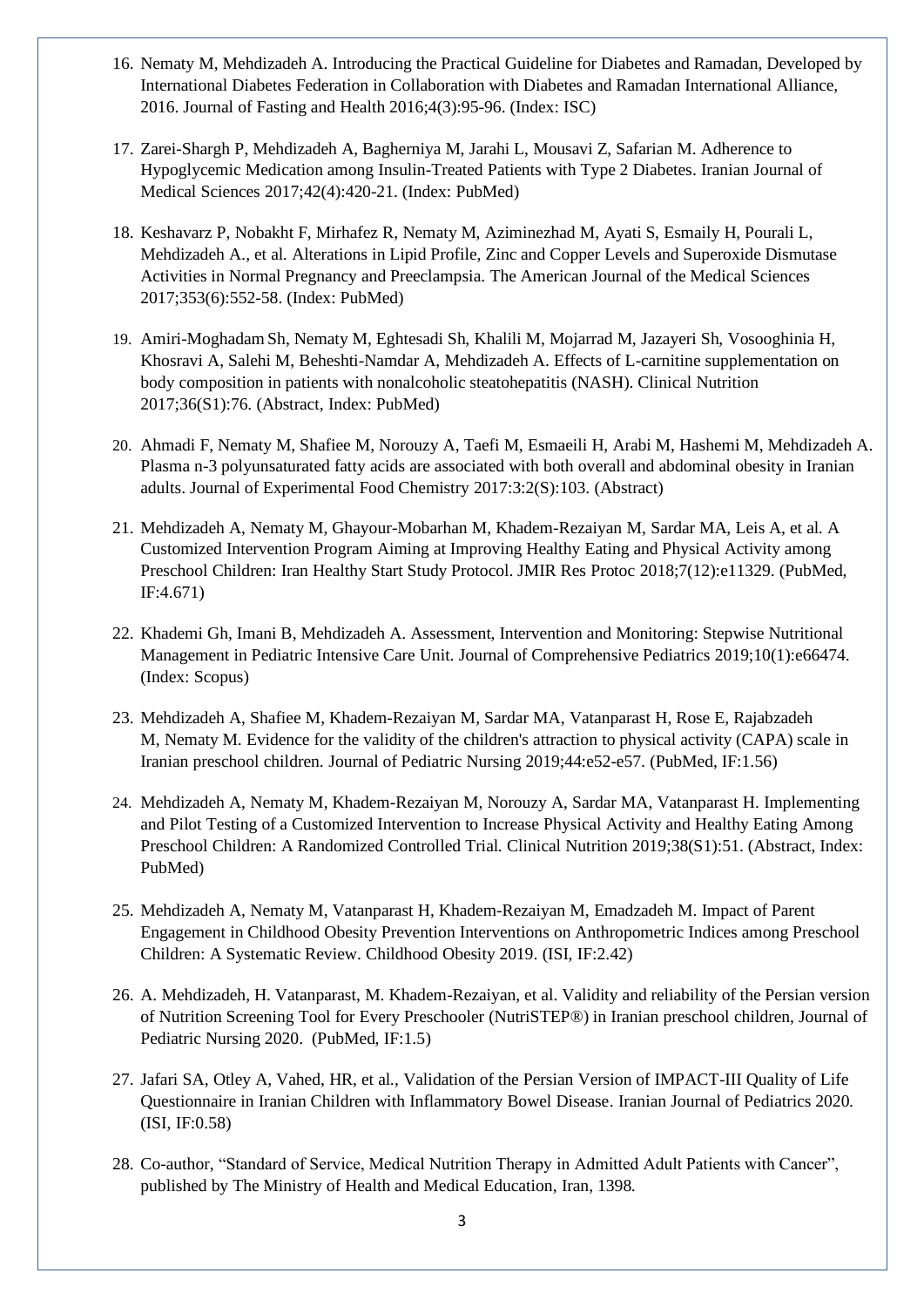- 29. Co-author, "Standard of Service, Weight Management in Outpatient Adults with Overweight and Obesity", published by The Ministry of Health and Medical Education, Iran, 1398.
- 30. Co-author, "Standard of Service, "Medical Devices for Local Fat Reduction and Skin Tightening", published by The Ministry of Health and Medical Education, Iran, 1399.
- 31. [Alireza Akhavan Rezayat,](https://link.springer.com/article/10.1007/s43032-021-00771-4#auth-Alireza_Akhavan-Rezayat) [Amir Abbas Asadpour,](https://link.springer.com/article/10.1007/s43032-021-00771-4#auth-Amir_Abbas-Asadpour) [Amir Yarahmadi,](https://link.springer.com/article/10.1007/s43032-021-00771-4#auth-Amir-Yarahmadi) et al. Association Between Serum Vitamin D Concentration with Spermiogram Parameters and Reproductive Hormones Among Infertile Iranian Males: A Cross-sectional Study. [Reproductive Sciences,](https://link.springer.com/journal/43032) 2022. (ISI, IF:3.06)
- 32. Emadzadeh M, Mehdizadeh A, Sharifan P, et al. The Effects of Vitamin D Fortified Products on Bone Biomarkers: A Systematic Review and Meta-Analysis. Iranian Journal of Public Health, 2022. (PubMed, IF:1.42)

# **P U B L I S H E D B O O K S :**

- 1. "Care and Treatment in Cystic Fibrosis", published by Mashhad University of Medical Sciences Publication, winter 1390
- 2. "Learn more about CF, a book for parents of children with Cystic Fibrosis," published by "Varastegan Publication," winter 1391
- 3. Training Book for Cystic Fibrosis patients in three volumes, published by "Varastegan Publication" in winter 1391
- 4. "Knowledgeable Parents, Healthier Children", published by "Sorush and Setareh" Publication, Summer 1396
- 5. "Literacy, Education, Activity, Play (Healthy Nutrition)", published by "Sorush and Setareh" Publication, Summer 1396
- 6. "Literacy, Education, Activity, Play (Healthy Nutrition)", published by "Sorush and Setareh" Publication, Summer 1396
- 7. "Formulation Engineering of Food", published by "Jahad Daneshgahi" Publication, 1399
- 8. "A comprehensive study of Muslim Fasting and Health Benefits, (A Chapter)", published by "Behnashr" Publication, 1400.

#### **A W A R D S A N D H O N O R S**

- 1. European Society of Clinical Nutrition and Metabolism (ESPEN) Diploma, September 2021
- 2. Certification of "Strategic Centre for Obesity Professional Education program (SCOPE)" dedicated by "World Obesity Federation", August 2020
- 3. Certification of "T-lll Teacher" for European Society of Clinical Nutrition and Metabolism (ESPEN) Lifelong Learning Program, January 2021
- 4. ESPEN Education Grant for a-3-month training program in University of Lausanne, Switzerland, 2022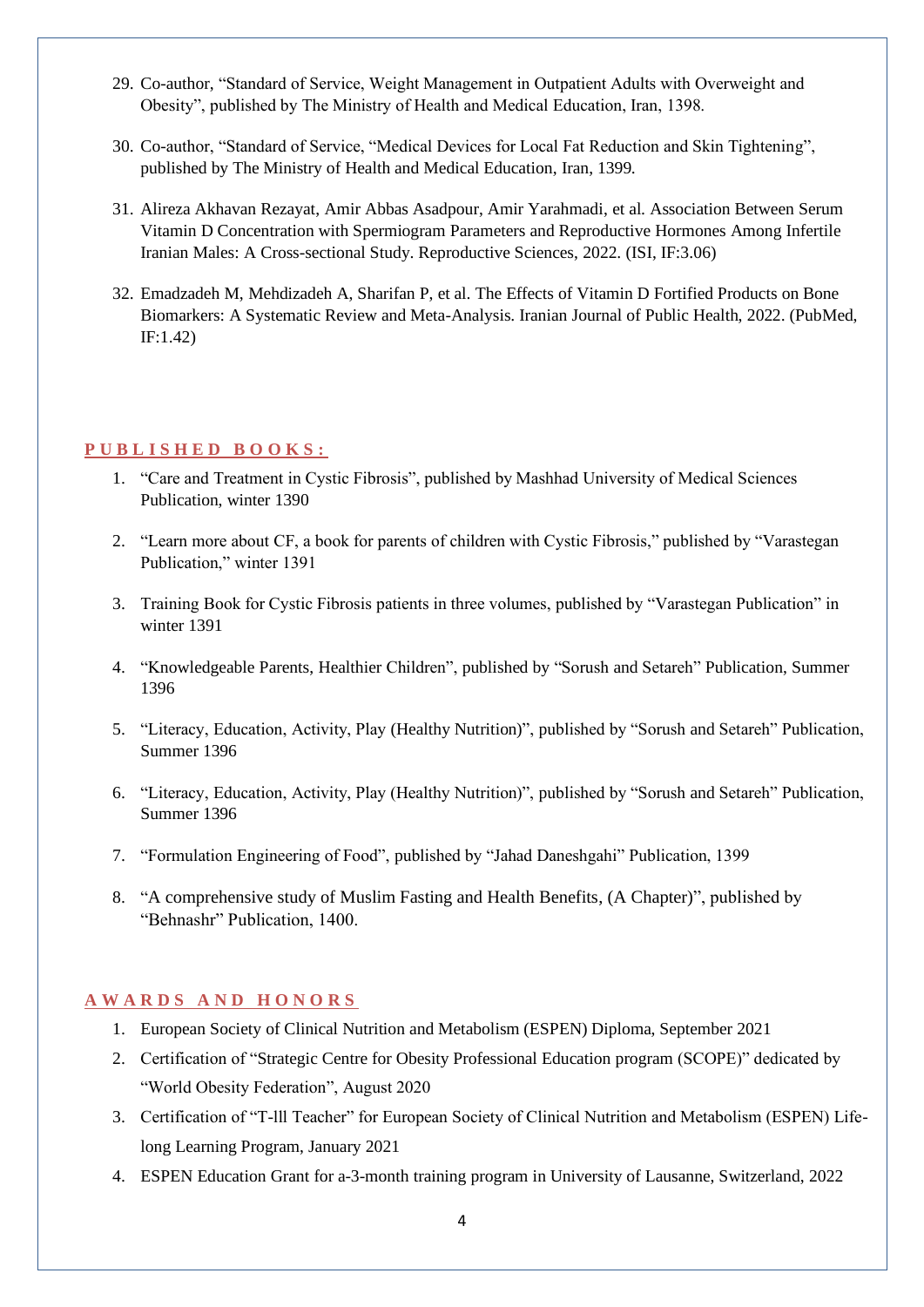- 5. Member of "Education Management Committee", Qaem Educational, Research and Treatment Center, Mashhad, Iran.
- 6. Superior PhD student in 19<sup>th</sup> "Motahari Festival", 1397(2018), Mashhad University of Medical Sciences, Mashhad, Iran
- 7. Top score in PhD board exam
- 8. Mashhad University of Medical Sciences Scholarship Award for 6-months Education Completion
- 9. The best poster award in Excellence in Pediatrics Congress 2012, Madrid, Spain
- 10. The best oral presentation award in  $17<sup>th</sup>$  Congress of PENSA, 2016, Tehran, Iran
- 11. ESPEN 2017 Travel Fellowship Grant for the best abstract, The Hague, The Netherlands
- 12. The best University Calligraphy artwork award in the 8<sup>th</sup> Cultural Festival of the Ministry of Health
- 13. Local Organizer of the 1<sup>st</sup> European Society of Clinical Nutrition and Metabolism (ESPEN) Life-long Learning Program (LLL), directed by the "Iranian Nutrition Society (Khorasan-Razavi)", February 2020, Mashhad, Iran
- 14. Lecturer/Teacher in the ESPEN life-long learning program/workshop: "Nutrition Support in Cancer", February 2020, Mashhad, Iran
- 15. Lecturer/Teacher in the ESPEN life-long learning program/workshop: "Nutritional Assessment and Techniques (Module 3.3), June 2021, Mashhad, Iran
- 16. Lecturer/Teacher in the ESPEN life-long learning program/workshop: "Approach to Oral and Enteral Nutrition in Adults (Module 8.2), June 2021, Mashhad, Iran
- 17. Lecturer/Teacher in the ESPEN life-long learning program/workshop: "Nutrition in Obesity (Module 23.1), June 2021, Mashhad, Iran
- 18. Lecturer/Teacher in the ESPEN life-long learning program/workshop: "Nutrition in Obesity (Module 23.3), June 2021, Mashhad, Iran
- 19. Lecturer/Teacher in the ESPEN life-long learning program/workshop: "Nutrition in Metabolic Syndrome (Module 24.4), October 2021, Mashhad, Iran
- 20. Lecturer/Teacher in the ESPEN life-long learning program/workshop: "Nutrition in Perioperative Period (Module 17.1), February 2022, Mashhad, Iran
- 21. Lecturer/Teacher in the ESPEN life-long learning program/workshop: "Nutrition in Perioperative Period (Module 17.3), February 2022, Mashhad, Iran
- 22. Lecturer/Teacher in the ESPEN life-long learning program/workshop: "Nutrition in Prevention of Diseases (Module 20.4), February 2022, Mashhad, Iran
- 23. Lecturer of SCOPE Accredited Workshop, 4<sup>th</sup> International Clinical Nutrition Congress, February 2022, Mashhad, Iran
- 24. Certificate of a 25-month residency completion in "Clinical Nutrition" in hospital inpatient and outpatient departments, Mashhad, Iran
- 25. Certificate of 14 workshops in Clinical Nutrition and Metabolism (ESPEN Life Long Learning live courses), Spain, Philippine and The Netherlands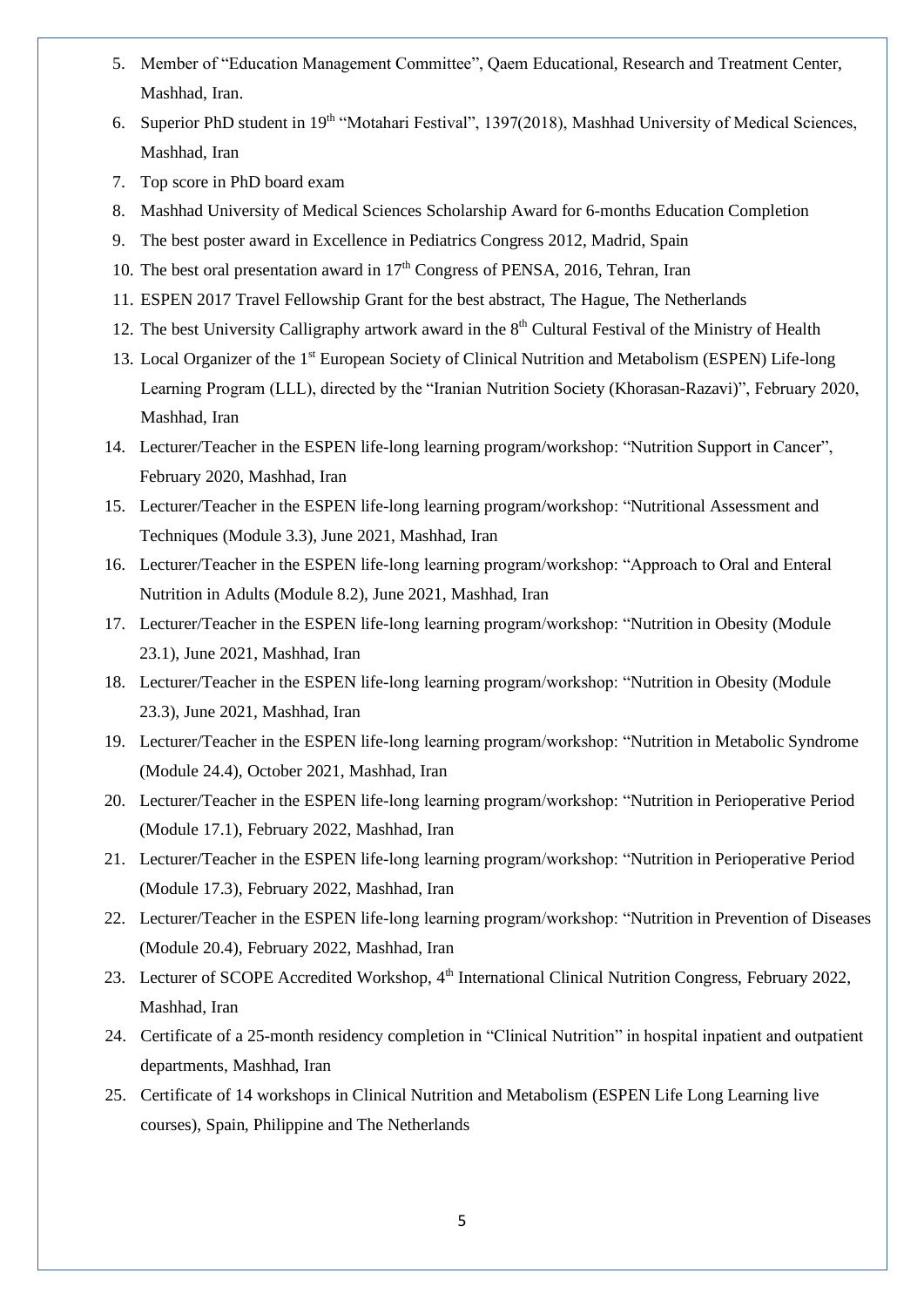- 26. Designing and establishing a 9-unit comprehensive course plan and logbook entitled "Studentship in Clinical Field" for training MSc graduates of Nutritional Sciences (Educational Process)
- 27. Vice-president and member of director board of Iranian Nutrition Society (Khorasan branch)
- 28. Member of founder board of "Pooyadam Cystic Fibrosis Association", 1388-present
- 29. Representative in "Students Consultation Committee", 1394-1397
- 30. Member of Excellence in Pediatrics Community
- 31. Member of European Society for Clinical Nutrition and Metabolism (ESPEN)
- 32. Member of Iranian Society of Nutrition (ISN)
- 33. Member of American Society of Nutrition
- 34. Executive team member, "The 1<sup>st</sup> Food Festival", held by Department of Nutrition, Mashhad Medical School, 2019
- 35. Lecturer and Executive Secretary, "World Diabetes Day 2019", held by Department of Nutrition, Mashhad Medical School, 2019
- 36. Executive team member, "The 3<sup>rd</sup> International Clinical Nutrition Conference", 17-19 February 2020, Mashhad, Iran
- 37. Operating of 24 hours "Clinical Nutrition Workshop" for specialty assistants in Qaem Educational Hospital, Fall, 2019, Mashhad, Iran
- 38. Lecturer, "Nutrition in Diabetic Patients", Continuous Medical Education, 2019 (code: 112862)
- 39. Lecturer, "Nutrition in ICU", Continuous Medical Education, 2019 (code: 144188)
- 40. Lecturer, "Updates in Pediatric Nutrition", Continuous Medical Education, 2019 (code: 146301)
- 41. Lecturer, "Review on Dermatology Updates", Continuous Medical Education, 2019 (code: 139332)
- 42. Lecturer, "Hospital Nutrition", Continuous Medical Education, 2019 (code: 145975)
- 43. Lecturer and Executive Secretary, "Diagnosis and Treatment of Overweight and Obesity", Continuous Medical Education, 2019 (code: 149564)
- 44. Lecturer and Executive Secretary, "Case Scenario Periodical Conference", Continuous Medical Education, 2019
- 45. Lecturer and Executive Secretary, "Nutrition Management in Metabolic Disorders (1)", Continuous Medical Education, 2021 (code: 162070)
- 46. Executive Secretary, "Nutrition Management in Metabolic Disorders (2)", Continuous Medical Education, 2021 (code: 162197)
- 47. Lecturer and Executive Secretary, "World Obesity Day 2021", held by Iranian Nutrition Society (Khorasan-Razavi) and Department of Nutrition, Mashhad Medical School, 2021
- 48. Lecturer, "The Role of Nutrition Treatment and Food Safety in Control of COVID-19 Infection", Continuous Medical Education, 2021 (code: 161724)
- 49. Lecturer and Executive Secretary, "Nutrition in Metabolic Disorders", Continuous Medical Education, 2021 (code: 165892)
- 50. Lecturer, "Approach to Shock, Metabolic and Endocrine Issues", Continuous Medical Education, 2021 (code: 165775)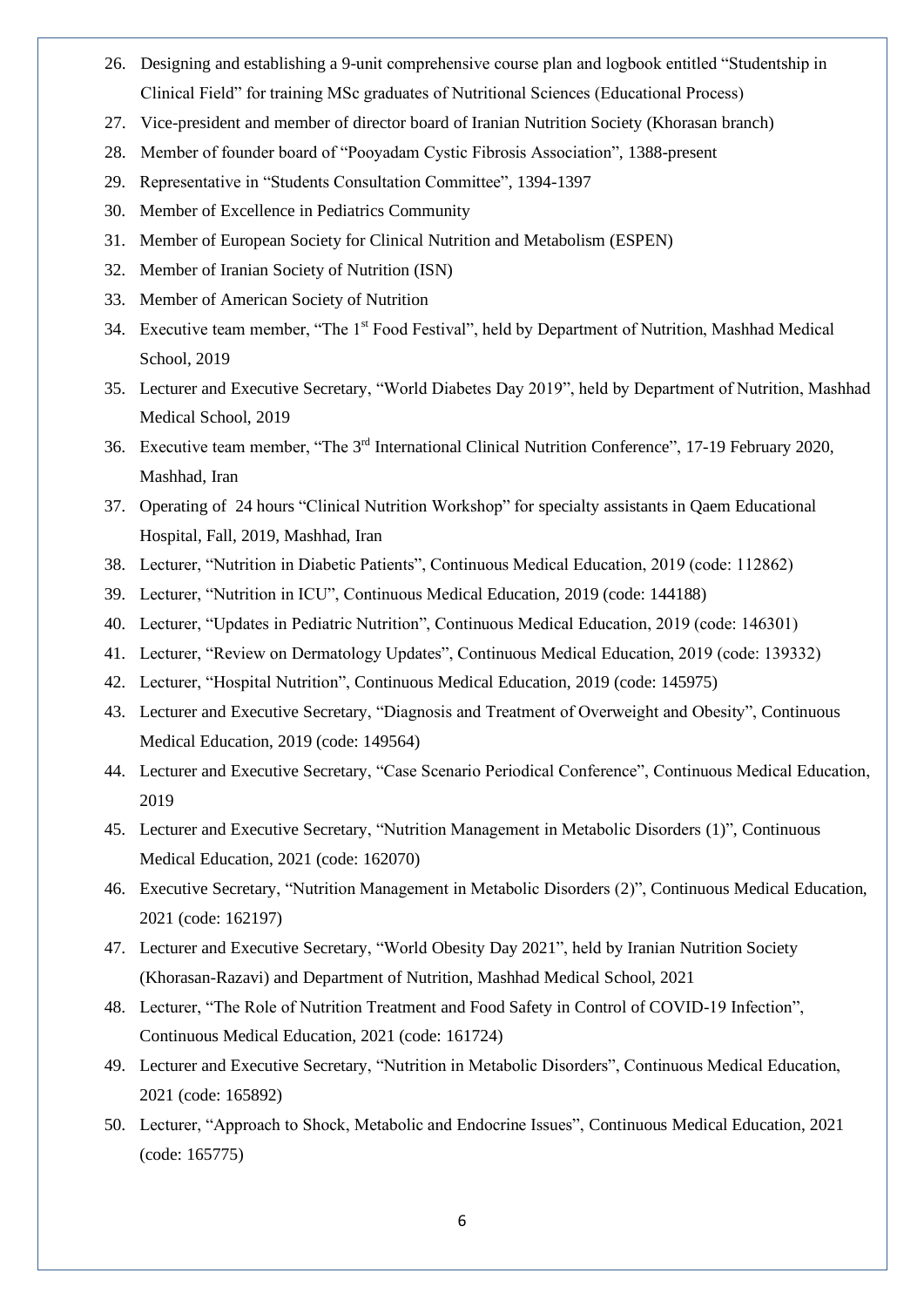- 51. Lecturer, "Metabolic Syndrome", Continuous Medical Education, 2021 (code: 154976)
- 52. Lecturer and Executive Secretary, "Nutrition Management in Metabolic Disorders: Approach to Diabetes, Hypertension and Fatty Liver", Continuous Medical Education, 2021 (code: 165892)
- 53. Lecturer and Executive Secretary, "Diet Therapy in Malignancies and Cancers", Continuous Medical Education, 2021 (code: 170706)
- 54. Lecturer and Executive Secretary, "Principles of Nutrition Considerations in Pregnancy, Lactation and Childhood", Continuous Medical Education, 2021 (code: 170720)
- 55. Lecturer, "Nutritional Management in Childhood Obesity", Continuous Medical Education, 2021 (code: 178189)
- 56. Lecturer of Workshop "Nutrition in Perioperative Period", Continuous Medical Education, 2022 (code: 174724)
- 57. Lecturer of Workshop, "Nutritional Management in Overweight and Obesity", Continuous Medical Education, 2022 (code: 175003)
- 58. Lecturer of Workshop, "Nutritional Management in Gastrointestinal Disorders: Evidence and Challenge based Education", Continuous Medical Education, 2022 (code: 174720)
- 59. Executive team member, "The 4<sup>rd</sup> International Clinical Nutrition Conference", 8-10 February 2022, Mashhad, Iran
- 60. Setting-up a webpage for Nutrition Department of Ghaem Education, Research and Treatment Center

#### **I N T E R N A T I O N A L A N D N A T I O N A L P R E S E N T A T I O N S**

- 1. "Investigating the Effects of Fish Oil on Growth Indicators in Children with Cystic Fibrosis." The 17th Congress of Parenteral and Enteral Nutrition Society of Asia (PENSA), Dec 2016, Tehran, Iran. (Oral)
- 2. "Introducing the Practical Guideline for Diabetes and Ramadan". The 17th Congress of Parenteral and Enteral Nutrition Society of Asia (PENSA), Dec 2016, Tehran, Iran (Oral)
- 3. "Introducing a Long-term Ketogenic Diet for Epileptic Pediatric Patients". The 17th Congress of Parenteral and Enteral Nutrition Society of Asia (PENSA), Dec 2016, Tehran, Iran (Oral)
- 4. "Assessment, Intervention and Monitoring: Stepwise Nutritional Management in Pediatric Intensive Care Unit". The 2nd International and the 14th Iranian Nutrition Congress, Sep 2016, Tehran, Iran (Poster)
- 5. ["Can Nutrition Support Team Improve Post-operative Nutritional Status in Pediatric Patients Undergoing](http://research.mums.ac.ir/webdocument/load.action?webdocument_code=3000&masterCode=8024334)  [Gastrointestinal Surgery?"](http://research.mums.ac.ir/webdocument/load.action?webdocument_code=3000&masterCode=8024334) The 2<sup>nd</sup> International and the 14<sup>th</sup> Iranian Nutrition Congress, Sep 2016, Tehran, Iran (Poster)
- 6. "How do Probiotics Affect Growth, Quality of Life and Pulmonary Exacerbation in Children with Cystic Fibrosis." Excellence in Pediatrics Congress, 2012, Madrid, Spain (Poster)
- 7. "Determining the Frequency of Fifteen Mutations of CFTR Gene in Patients with Cystic Fibrosis Referred to Dr. Sheikh Hospital CF Clinic." Excellence in Pediatrics Congress, Dec 2011, Istanbul, Turkey (Poster)
- 8. "Designing and Operating a Center for Management of Children with Cystic Fibrosis." Sarvar Pediatric Festival, 1389, Mashhad, Iran (Poster)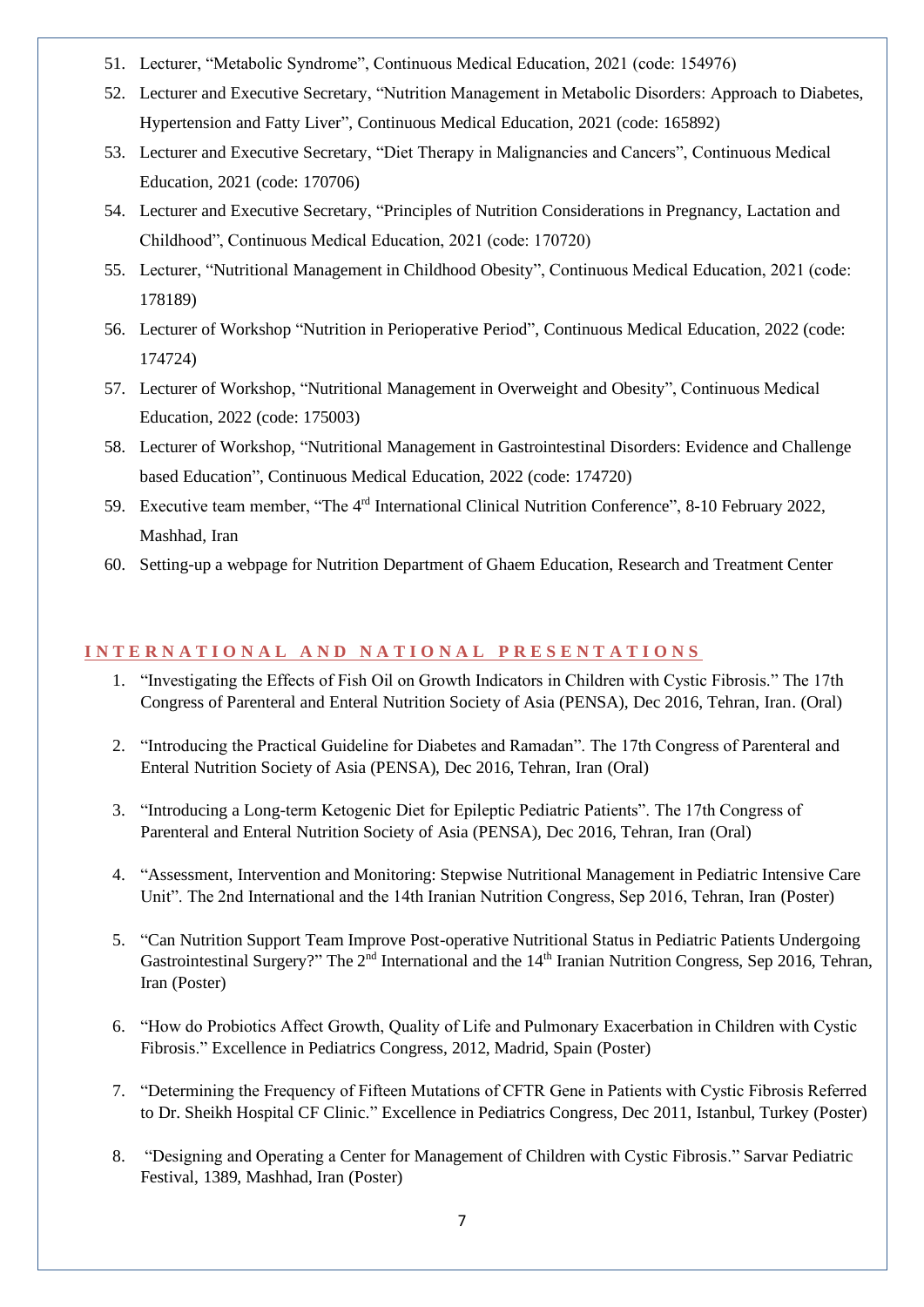- 9. "Study the Effects of Omega-3 on Growth Indicators and Quality of Life in Children with Cystic Fibrosis." Excellence in Pediatrics Congress, Dec 2009, Florence, Italy (Poster)
- 10. "A Review on Management of Sarcopenia." 1<sup>st</sup> Razavi Congress in Clinical Nutrition, August 2014, Mashhad, Iran (Poster)
- 11. "Evaluating quality of life and psychiatric comorbidity in children and adolescents with constipation (with or without fecal incontinence) and comparison with healthy counterparts." Excellence in Pediatrics Conference, December 2014, Dubai, UAE (Poster)
- 12. "Assessing serum concentration of zinc among females aged 18-30 under cover of a relief foundation." 1<sup>st</sup> International Nutrition Congress, December 2014, Tehran, Iran (Poster)
- 13. IUNS Symposium on Capacity and Leadership Development in Nutritional Sciences, March 2014, Tokyo, Japan
- 14. "Epigenetic changes in early life and future risk of obesity." Mashhad Medical School English journal club session, April 2015, Mashhad, Iran (Oral)
- 15. "Plasma n-3 polyunsaturated fatty acids are associated with both overall and abdominal obesity in Iranian adults." 2<sup>nd</sup> International Conference on Food Chemistry and Nutrition. July 2017, Vancouver, Canada (Poster)
- 16. "Effects of L-carnitine supplementation on body composition in patients with nonalcoholic steatohepatitis (NASH)". 39th ESPEN Congress, September 2017, The Hague, The Netherlands (Poster)
- 17. "The role of nutrition support team on improving post-operative nutritional status in pediatric patients undergoing gastrointestinal surgery". The 18<sup>th</sup> Congress of Parenteral and Enteral Nutrition Society of Asia (PENSA), Nov 2017, Manila, Philippines (Poster)
- 18. "Association between dysglycemia and mortality in children receiving parenteral nutrition in pediatric intensive care unit". The 18<sup>th</sup> Congress of Parenteral and Enteral Nutrition Society of Asia (PENSA), Nov 2017, Manila, Philippines (Poster)
- 19. "A Customized Intervention Program Aiming at Improving Healthy Eating and Physical Activity among Preschool Children: Iran Healthy Start Study Protocol". The 3<sup>rd</sup> International Congress and the 15<sup>th</sup> Iranian Nutrition Congress, Dec 2018, Tehran, Iran (Poster)
- 20. "Evidence for the validity of the children's attraction to physical activity (CAPA) scale in Iranian preschool children". The  $3<sup>rd</sup>$  International Congress and the  $15<sup>th</sup>$  Iranian Nutrition Congress, Dec 2018, Tehran, Iran (Poster)
- 21. "Validity and Reliability of the Nutrition Screening Tool for Every Preschooler (NutriSTEP®) in Iranian Preschool Children". The 3<sup>rd</sup> International Congress and the 15<sup>th</sup> Iranian Nutrition Congress, Dec 2018, Tehran, Iran (Oral)
- 22. "Appetite Suppressant Hormones and Diet Planning Strategies in Management of Obesity". The 3<sup>rd</sup> International Clinical Nutrition Congress, Feb 2020, Mashhad, Iran (Oral)
- 23. "Comparison of NutritionDay Results of 2019, 2017 and 2010 in Iran: Trends and Changes". The  $3<sup>rd</sup>$ International Clinical Nutrition Congress, Feb 2020, Mashhad, Iran (Oral)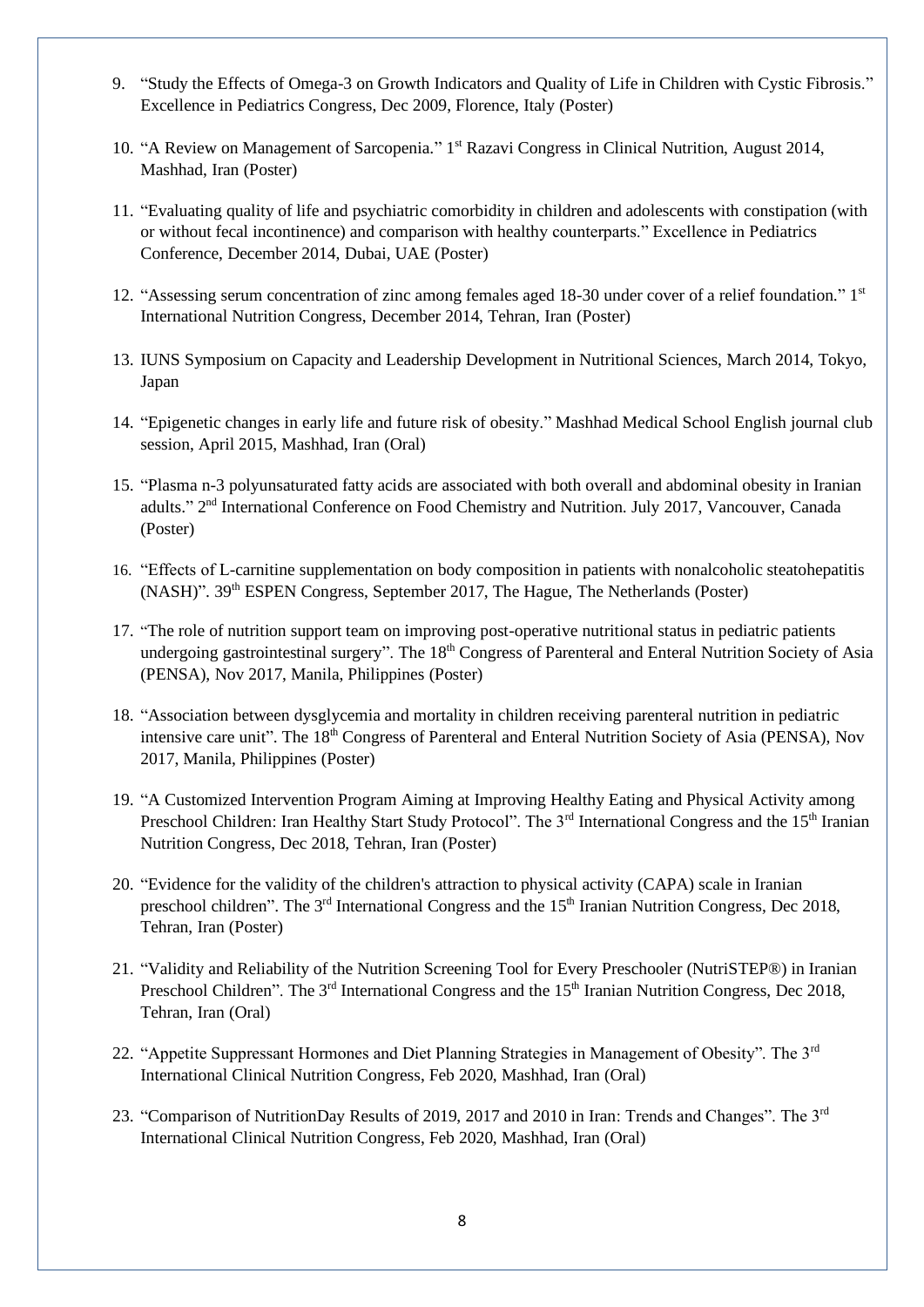- 24. "A Customized Intervention Program Aiming at Improving Healthy Eating and Physical Activity among Preschool Children: Iran Healthy Start Study Protocol". 15<sup>th</sup> Iranian Nutrition Congress of Children and Adolescents, Feb 2020, Tehran, Iran (Oral)
- 25. "Parent Engagement and Prevention of Childhood Obesity: A Systematic Review". European and International Congress on Obesity (Online), 2020. (Poster)
- 26. "Validity and reliability of the Persian version of Nutrition Screening Tool for Every Preschooler (NutriSTEP®) in Iranian preschool children". 42nd European Society for Clinical Nutrition and Metabolism (ESPEN) Virtual Congress, 2020. (Poster)
- 27. "Fish Oil Supplementation for Children with Cystic Fibrosis", Parenteral and Enteral Nutrition Society of Asia (PENSA) Virtual Congress, 2021. (Oral)
- 28. "Diet Therapy in Treatment of Obesity". 4<sup>th</sup> International Clinical Nutrition Congress, May 2022, Mashhad, Iran (Oral)
- 29. "Principles of Body Contouring: Criteria for Patient Selection". 4<sup>th</sup> International Clinical Nutrition Congress, May 2022, Mashhad, Iran (Oral)

### **W O R K S I N P R O G R E S S**

- 1. Conduction of "Strategic Centre for Obesity Professional Education program (SCOPE)" workshops in Iran, as an international representative of World Obesity Federation
- 2. Conduction of "ESPEN life-long learning (lll)" workshops in Iran, as a registered certified lll-Teacher
- 3. "Case Scenario" monthly sessions, registered at Continuing Medical Education System.

#### **W O R K S H O P S A T T E N D E D**

- 1. "Scientific Writing, Editing and Communication Skills" (2 days), Mashhad, Iran
- 2. "Essentials of SPSS, Excel, Endnote, Article Review, Writing Proposal, Search Skills (24 hours), Mashhad, Iran
- 3. "Systematic Review and Meta-Analysis" (8 hours), Mashhad, Iran
- 4. "English Skills for Scientific Writing" (16 hours), Mashhad, Iran
- 5. "Sport Nutrition" (4 hours), Tehran, Iran
- 6. "Advanced Weight Management" (4 hours), Tehran, Iran
- 7. ESPEN Life Long Learning Program: "Oral-Enteral Nutrition", Tehran, Iran
- 8. ESPEN Life Long Learning Program: "Nutritional Support in Perioperative Period", Tehran, Iran
- 9. ESPEN Life Long Learning Program: "Nutritional Support in Intensive Care Unit (ICU) Patients, Tehran, Iran
- 10. ESPEN Life Long Learning Program: "Nutritional Support in Liver and Pancreatic Diseases", The Hague, The Netherlands
- 11. ESPEN Life Long Learning Program: "Nutrition in the Respiratory Diseases", The Hague, The Netherlands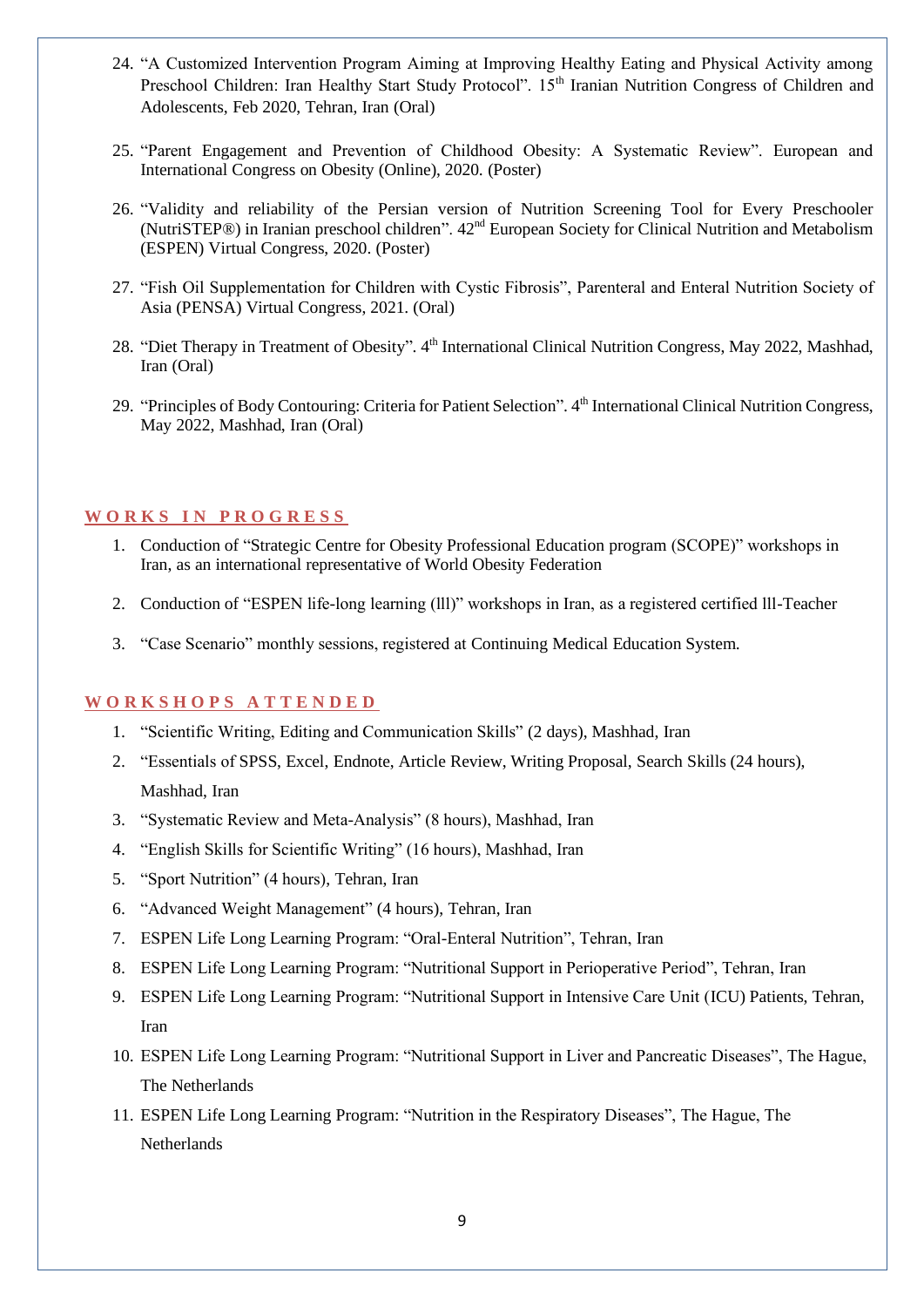- 12. ESPEN Life Long Learning Program: "Nutritional Support in Diabetes and Dyslipidemia", The Hague, The Netherlands
- 13. ESPEN Life Long Learning Program: "Nutritional Assessment and Techniques, Body Composition and Energy Balance", The Hague, The Netherlands
- 14. ESPEN Life Long Learning Program: "Let's Talk about Nutrition", The Hague, The Netherlands
- 15. ESPEN Life Long Learning Program: "Nutritional Support in Pediatric Patients", The Hague, The Netherlands
- 16. ESPEN Life Long Learning Program: "Nutritional Support Outside the Hospital: Home Parenteral Nutrition in Adult patients", Manila, Philippines
- 17. ESPEN Life Long Learning Program: "Nutritional Support in Neurological Diseases", Manila, Philippines
- 18. ESPEN Life Long Learning Program: "Nutritional Support in Cancer", Mashhad, Iran
- 19. ESPEN Life Long Learning Program: "Nutritional Support in Gastrointestinal Diseases", Mashhad, Iran
- 20. ESPEN Life Long Learning Program: "Approach to Parenteral Nutrition", Mashhad, Iran
- 21. Evidence-Based Medicine" workshop, by National Institute for Medical Research Development (NIMAD), Mashhad, Iran (12 hours)

#### SKILLS, INTERESTS AND ACTIVITIES

- 1. Certificated for operation of SphygmoCor XCEL Pulse Wave Velocity Measurement System
- 2. Diploma for "Genetic Engineering and Biotechnology" from "Iran Technical and Vocational Training Organization", 1391, (score: 98/100)
- 3. Television performance, 12 episodes (Topic: Healthy Eating), summer 1394.
- 4. TV and radio performance, 15 episodes (Topic: Healthy Eating and Physical Activity in Children), winter 1396. (available from: [www.IranHealthyStart.com\)](http://www.iranhealthystart.com/)
- 5. Television performance, 30 episodes (Topic: Children Tales), spring and summer 1383-84
- 6. Participation in "Newborn Nutrition Congress" as an executive member, 1383, Mashhad, Iran.
- 7. Participation as moderator of opening and closing ceremonies in "7th International Endodontics Congress" Mashhad, Iran, summer 1383.
- 8. Public Education: Several lectures about "Healthy Nutrition in Children" in many education complexes.
- 9. Language:
	- Farsi: native language
	- English: Upper-Intermediate, (MHLE exam score: 76/100)
	- Turkish: almost fluent
- 10. "International Computer Driving License (ICDL)", winter 1390.
- 11. Participation in conduction of a training film in the field of "Newborn Resuscitation". Performing both narration and displays
- 12. Designing a website, addressed [www.pooyadam.ir](http://www.pooyadam.ir/) for "Pooyadam Cystic Fibrosis Association"
- 13. Art:

Calligraphy, (certificate of superior level from Iran Calligraphy Association)